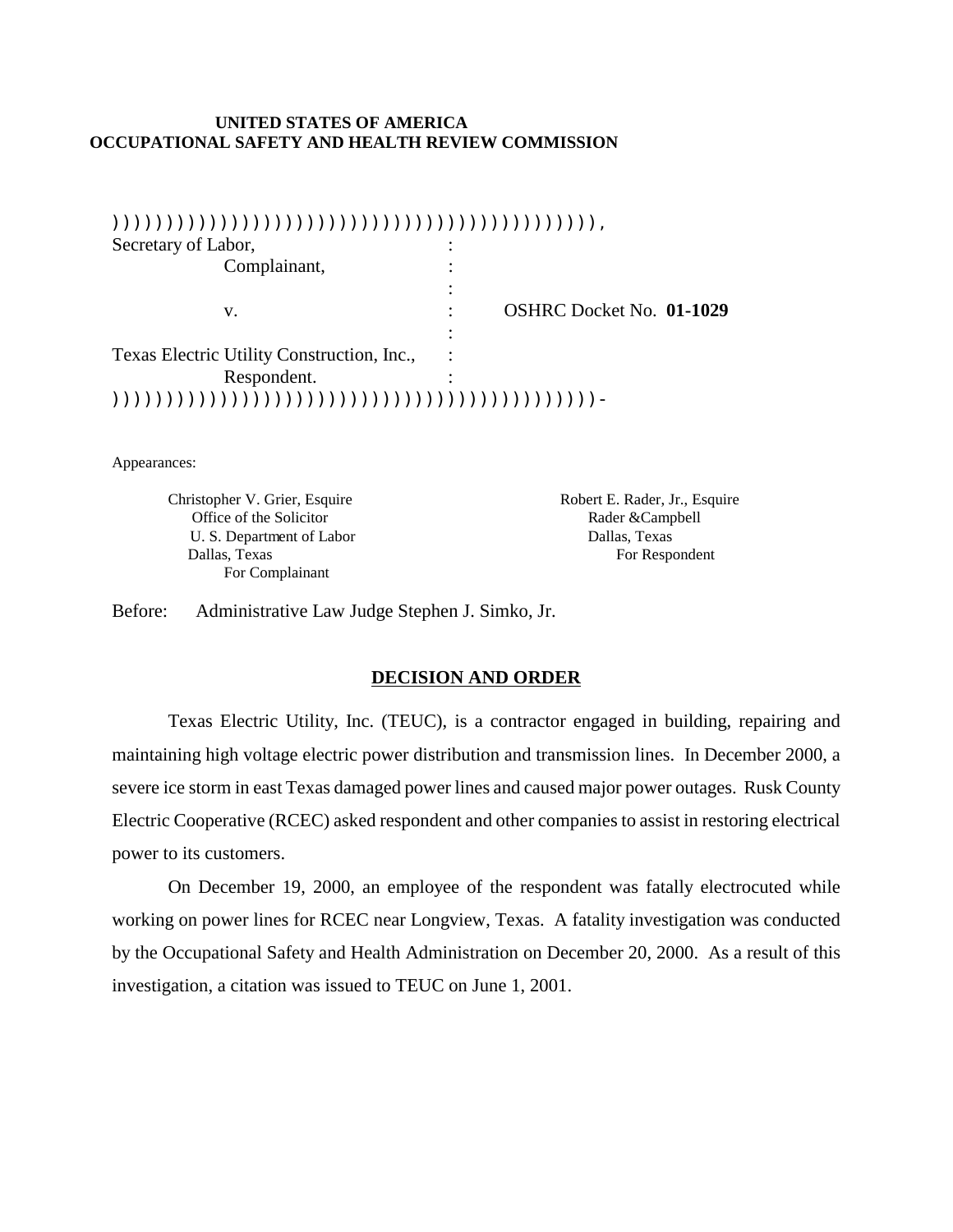Citation No. 1, item 1, alleges a serious violation of 29 C.F.R. § 1910.269 $(m)(3)(iv)$  for failing to use tags to ensure protection of employees against the reenergizing of the power lines on which they were working. A penalty of \$6,300.00 was proposed. TEUC timely contested the citation.

The case was originally designated for E-Z trial procedures under 29 C.F.R. § 2200.200, *et seq.*; however, E-Z trial procedures were discontinued. The hearing was held in Dallas, Texas, on December 13, 2001. The parties stipulated that the testimonyof Ronnie Spencer in *Secretary v. Rusk County Cooperative*, OSHRC Docket No. 01-1071, on December 12, 2001, would be testimony in this case. TEUC admitted jurisdiction and coverage in its answer. As affirmative defenses, respondent asserts that:

1. Respondent did not create or control the alleged violation. Rather, the alleged violation was created and controlled by the supervising contractor.

2. Alternatively, any "violation" created or controlled by employees of respondent was an isolated instance of employee misconduct of which respondent had no knowledge, and which respondent could not have reasonably foreseen.

3. Adoption, implementation, use, or compliance by respondent with the practices, means, methods, operations, or processes sought by the Secretary is not feasible or possible.

For the reasons that follow, Citation No. 1, item 1, is vacated and no penalty is assessed.

### **Background**

In the aftermath of the ice storm in east Texas, TEUC sent its foreman, John Colfax, and four apprentice linemen to assist RCEC in repairing the storm break. Respondent instructed Colfax to report to RCEC and to do whatever it needed to be done. When Colfax reported to Keith Holmes at RCEC, Holmes told him that the crew would be split up and assigned to work under different RCEC supervisors. Colfax objected to splitting up his crew because the other four workers in his crew were only apprentice linemen who needed to be supervised by a journeyman lineman. Holmes assured Colfax the apprentices would be working under experienced journeyman linemen. Colfax and two of his men were assigned to work under RCEC supervisor Joe Collins. Shane Freeman and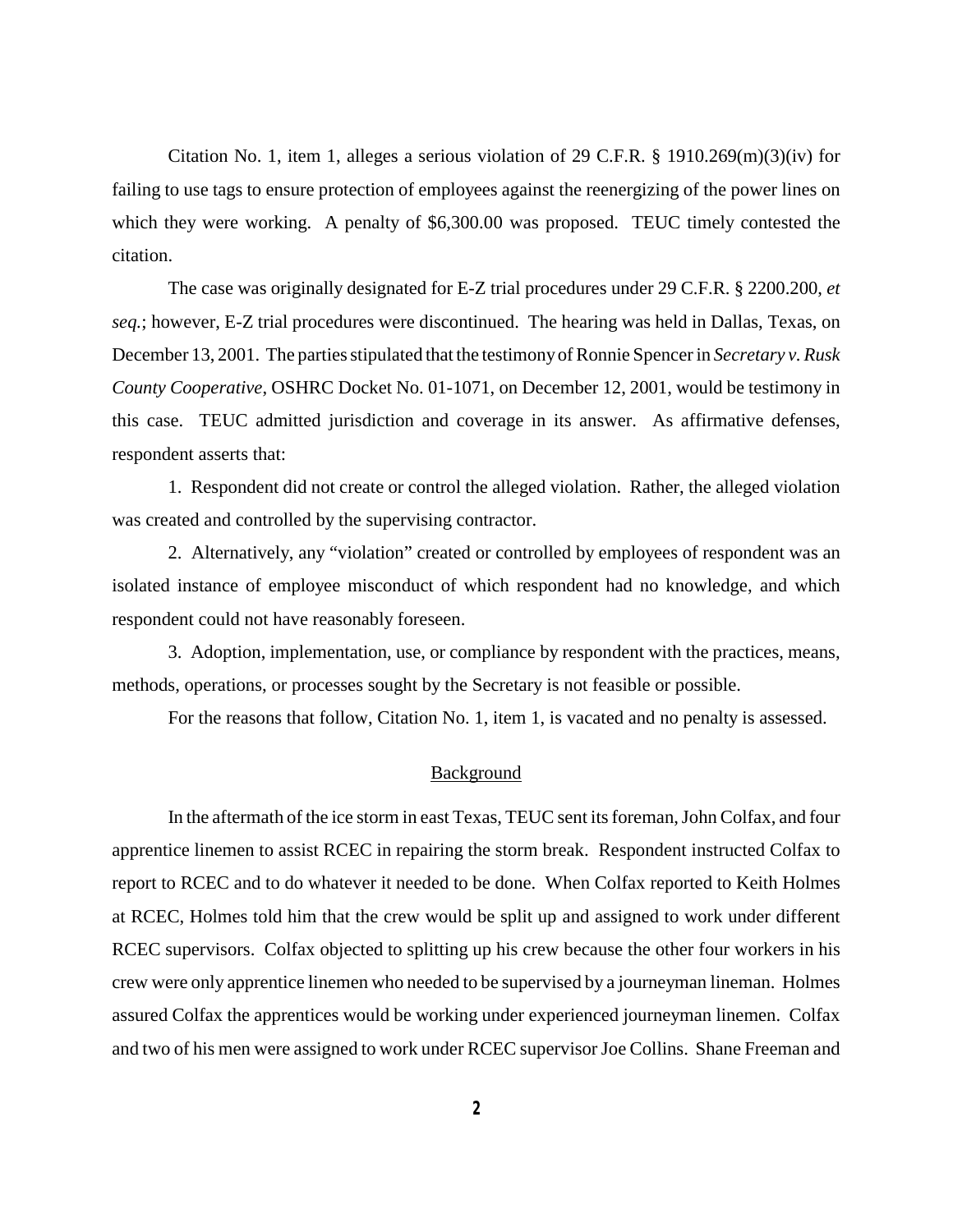Bryan Hale were assigned to work under RCEC supervisor Ronnie Spencer. Two men from Sam Houston Electric Cooperative and two tree trimmers from Brock Tree Service were also assigned to work under Spencer.

Spencer supervised the crew and the entire jobsite. He assigned tasks and made all decisions as to work to be done. He was responsible for safety compliance by the crew. He directed the work of Freeman and Hale and had the authority to fire them. Freeman, a TEUC apprentice lineman, testified that he considered Spencer to be his foreman on this job and that Spencer was in charge of this crew or group of employees. Freeman normally worked under the supervision of John Colfax, a journeyman lineman for TEUC. When Freeman worked in Colfax's crew, Colfax had the responsibility to tag the disconnect. He testified that Spencer took the place of Colfax on this job.

On December 19, 2000, these employees, working under the supervision of RCEC supervisor Ronnie Spencer, were repairing power lines along FM 349, a Farm and Market road. When Ronnie Spencer, the Texas Electric employees, and the Brock employees arrived at the power line disconnect location, Spencer visually checked the "OCR" and "air gap" and determined that the power line at this location had been deenergized. These devices, when disconnected, deenergize the line and prevent reenergization. They had been disconnected by the Sam Houston employees twenty minutes earlier. Neither Spencer nor any employee under his supervision tagged the OCR or the air gap to indicate that employees were working and to prohibit operation of the disconnecting means at three locations. The first location was a quarter mile from the OCR involving a split segment of the line. A quarter mile further down the line, and a half mile from the OCR, an insulator was broken. At the third location, three quarters of a mile from the OCR, a tree had fallen onto the distribution line.

Spencer assigned the two Texas Electric employees to replace the broken insulator at the second location one-half mile from the OCR. The OCR and air gap were not visible from the three problem areas, and employees working at the three areas were not visible to each other. When the repairs were made, Spencer reenergized the line after he received a confirmation via walkie-talkie from Horn of Sam Houston Electrical Cooperative that all employees were clear of the power lines. Bryan Hale of TEUC was fatally electrocuted when he came into contact with the energized line.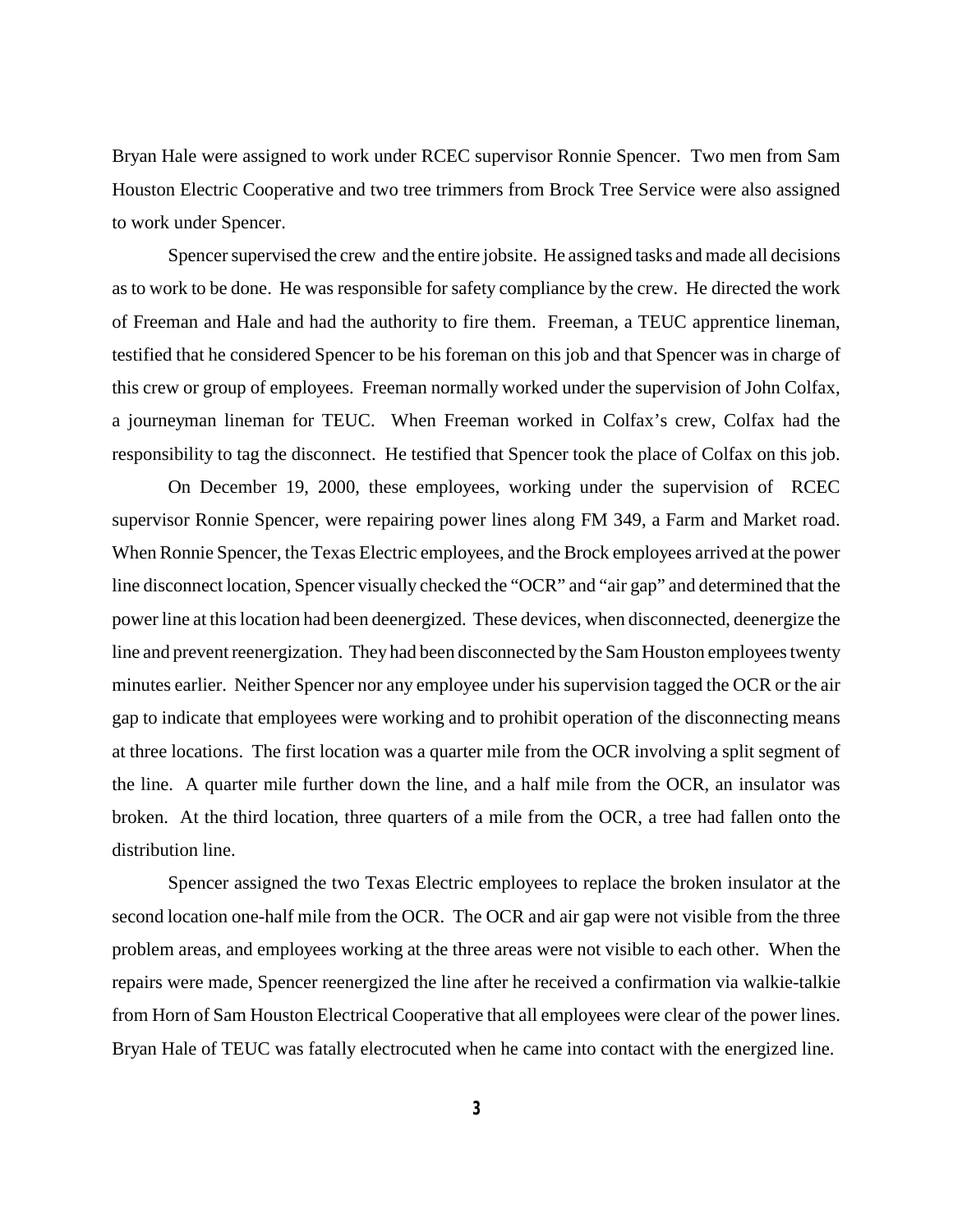## Discussion

The Secretary has the burden of proving the violation:

In order to establish a violation of an occupational safety or health standard, the Secretary has the burden of proving: (a) the applicability of the cited standard, (b) the employer's noncompliance with the standard's terms, (c) employee access to the violative conditions, and (d) the employer's actual or constructive knowledge of the violation (*i.e.,* the employer either knew or, with the exercise of reasonable diligence could have known, of the violative conditions).

*Atlantic Battery Co.,* 16 BNA OSHA 2131, 2138 (No. 90-1747, 1994).

# Alleged Serious Violation of 29 C.F.R. § 1910.269(m)(3)(iv)

The Secretary in Citation No. 1, item 1, alleges that:

Tags were not used to prohibit the operation of disconnecting means to indicate that employees are at work:

FM 349, 1/4 mile South of FM 2011, Longview, Texas:

On or about December 19, 2000, tags were not used at work site to ensure the protection of the work crews against the re-energizing of the power lines on which they were working.

The standard at 29 C.F.R. § 1910.269(m)(3)(iv) provides:

(3) *Deenergizing lines and equipment.* (iv) Tags shall prohibit operation of the disconnecting means and shall indicate that employees are at work.

The Secretary must prove that 29 C.F.R. § 1910.269 $(m)(3)(iv)$  applies to work, working

conditions, or work practices.

29 C.F.R. § 1910.269(a)(1) sets forth the general application of this section providing in part: (A) *General--(1) Application.* (I) This section covers the operation and maintenance of electric power generation, control, transformation, transmission, and distribution lines and equipment. These provisions apply to: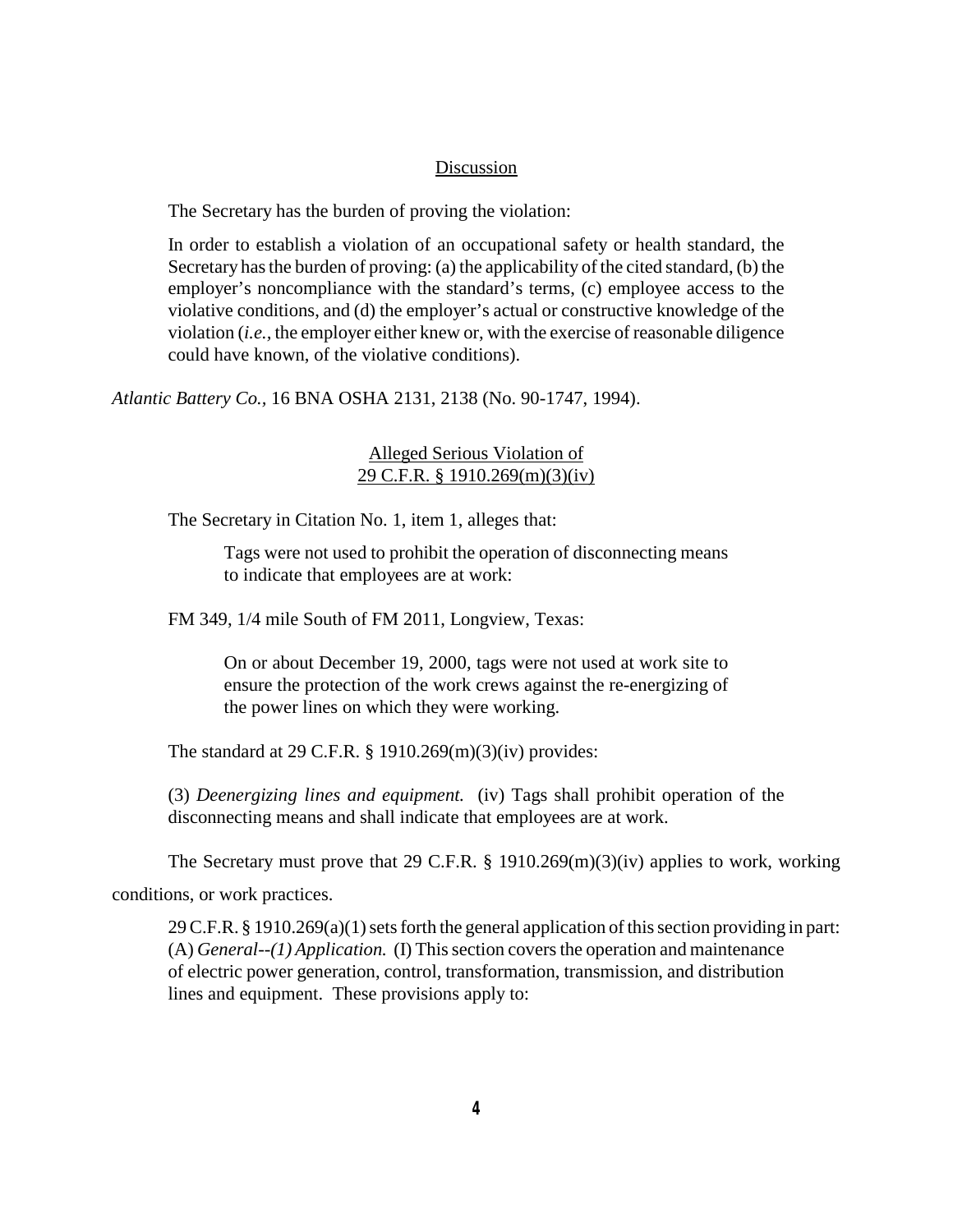(A) Power generation, transmission, and distribution installations, including related equipment for the purpose of communication or metering, which are accessible only to qualified employees;

More specifically, 29 C.F.R. § 1910.269(m)(1) provides in part:

(M) *Deenergizing lines and equipment for employee protection*--(1) *Application.*  Paragraph (m) of this section applies to the deenergizing of transmission and distribution lines and equipment for the purpose of protecting employees.

Respondent's employees, Freeman and Hale, were working on power distribution lines on December 19, 2002. The standard directly relates to protecting employees working on such lines. The standard is clearly applicable to work, working conditions, and work practices on this jobsite.

The Secretary has the burden of proving the employer's noncompliance with the terms of the cited standard. It is undisputed that respondent did not use tags at the disconnect location on this site to prohibit the operation of disconnecting means or to indicate that employees were at work. Respondent does not assert that it tagged this location, but argues that the foreman for RCEC was responsible for such tagging. The Secretary has met her burden, proving that TEUC did not comply with the terms of the cited standard when it did not use the required tags.

Respondent's employees had access to the violative conditions. They were working on distribution lines and equipment when the disconnecting means on these lines were not tagged. The Secretary has met her burden of proof relating to this element.

The issue remaining to be decided is whether the respondent, TEUC, knew, or with the exercise of reasonable diligence, could have known of the violative conditions.

As discussed above, respondent's employees, Hale and Freeman, were inexperienced apprentices in need of close supervision by a journeyman lineman or foreman. John Colfax, the TEUC journeyman lineman in charge of the TEUC crew, told Rusk's supervisor Keith Holmes that the four employees with him were apprentices needing such supervision. He even objected to splitting up his crew due to the inexperience of the four apprentices. Holmes denied the request by Colfax to keep the crew together, but assured him that the apprentices would work under the supervision of experienced journeyman linemen. Freeman and Hale also told Holmes of their lack of experience. Holmes told them he would take care of them.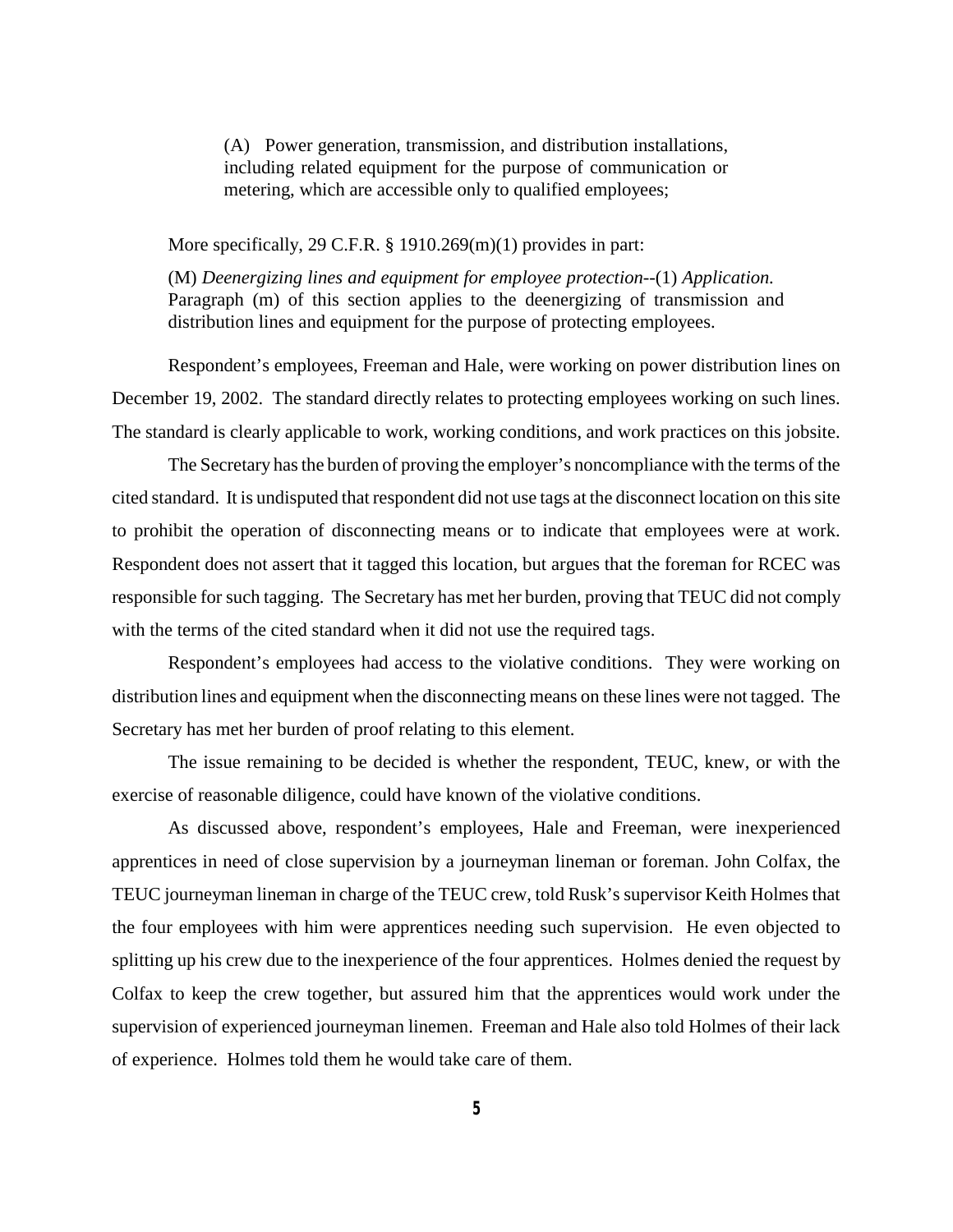As an electrical cooperative, Rusk specializes in the repair of storm damaged power lines, and is fully capable of working safely under adverse emergency conditions to restore electrical power.

Ronny Spencer, with Rusk, directly supervising the work of Freeman and Hale, was responsible for their safety compliance and had authority to fire them. Freeman testified that he considered Spencer to be his foreman on this job, and that he felt Spencer took the place of Colfax as his supervisor. Rusk considered Spencer the supervisor of the crew, which included Freeman and Hale. Both TEUC and RCEC have policies to deenergize and tag out power lines while they are being repaired. Both companies had done so in the past.

Respondent, TEUC, was reasonably diligent in informing RCEC management of the inexperience of its apprentice employees and the need for direct close supervision at all stages of the work. Respondent's reliance on RCEC to provide such supervision was reasonable in this situation, since RCEC had expertise in repair of storm damaged power lines, controlled the jobsite, and was knowledgeable of the terrain and layout of the power lines in this part of east Texas. The Secretary produced insufficient evidence to prove that TEUC had actual or constructive knowledge that the power line was not tagged to prohibit the operation of disconnecting means and to indicate that employees were at work.

There being a failure to prove that respondent TEUC knew, or with the exercise of reasonable diligence, could have known of the violative condition, the alleged violation of 29 C.F.R. § 1910.269(m)(3)(iv) is vacated and no penalty is assessed.

# FINDINGS OF FACT AND CONCLUSIONS OF LAW

The preceding decision constitutes the findings of fact and conclusions of law in accordance with Rule 52(a) of the Federal Rules of Civil Procedure.